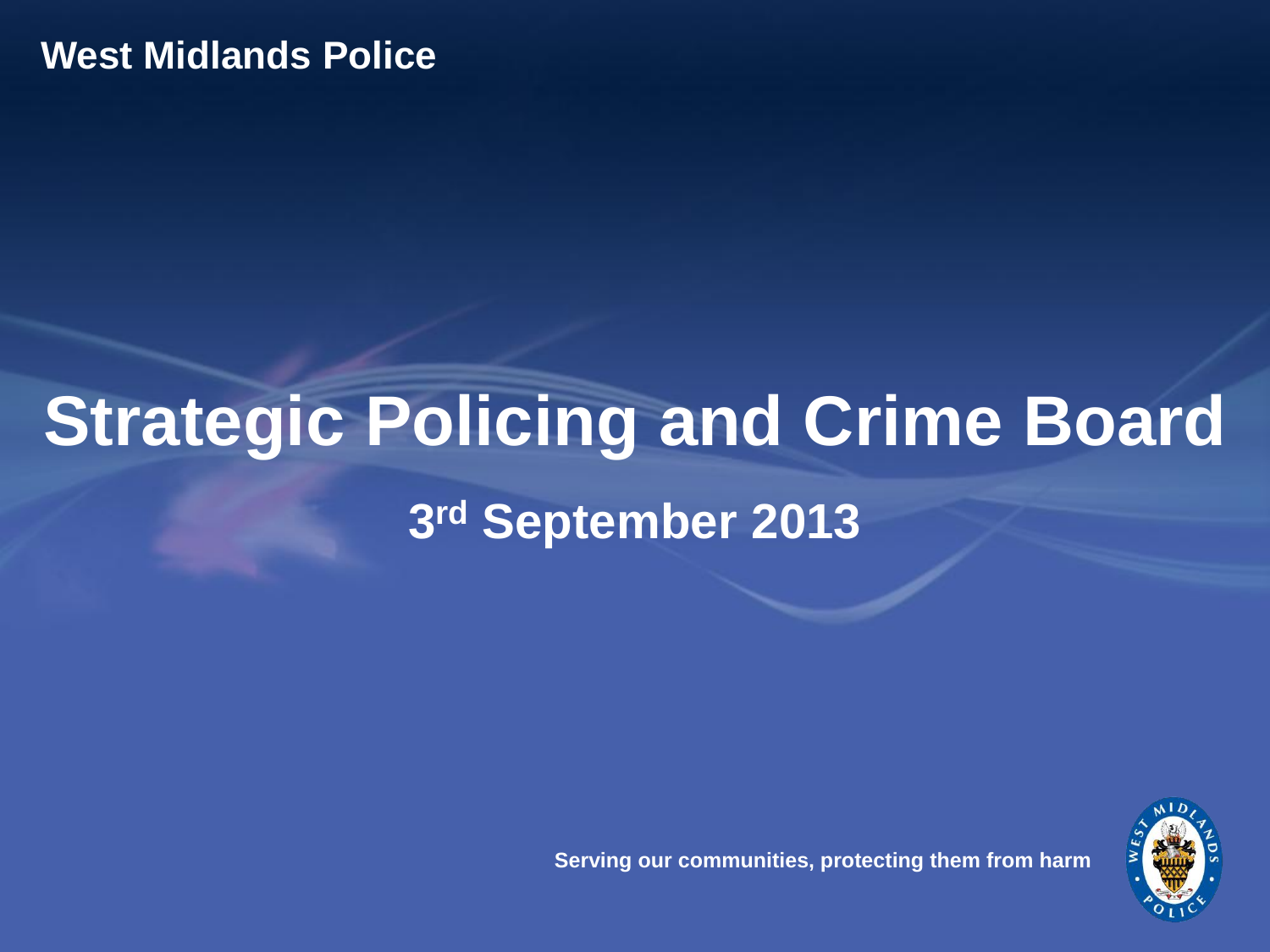### **Demand**

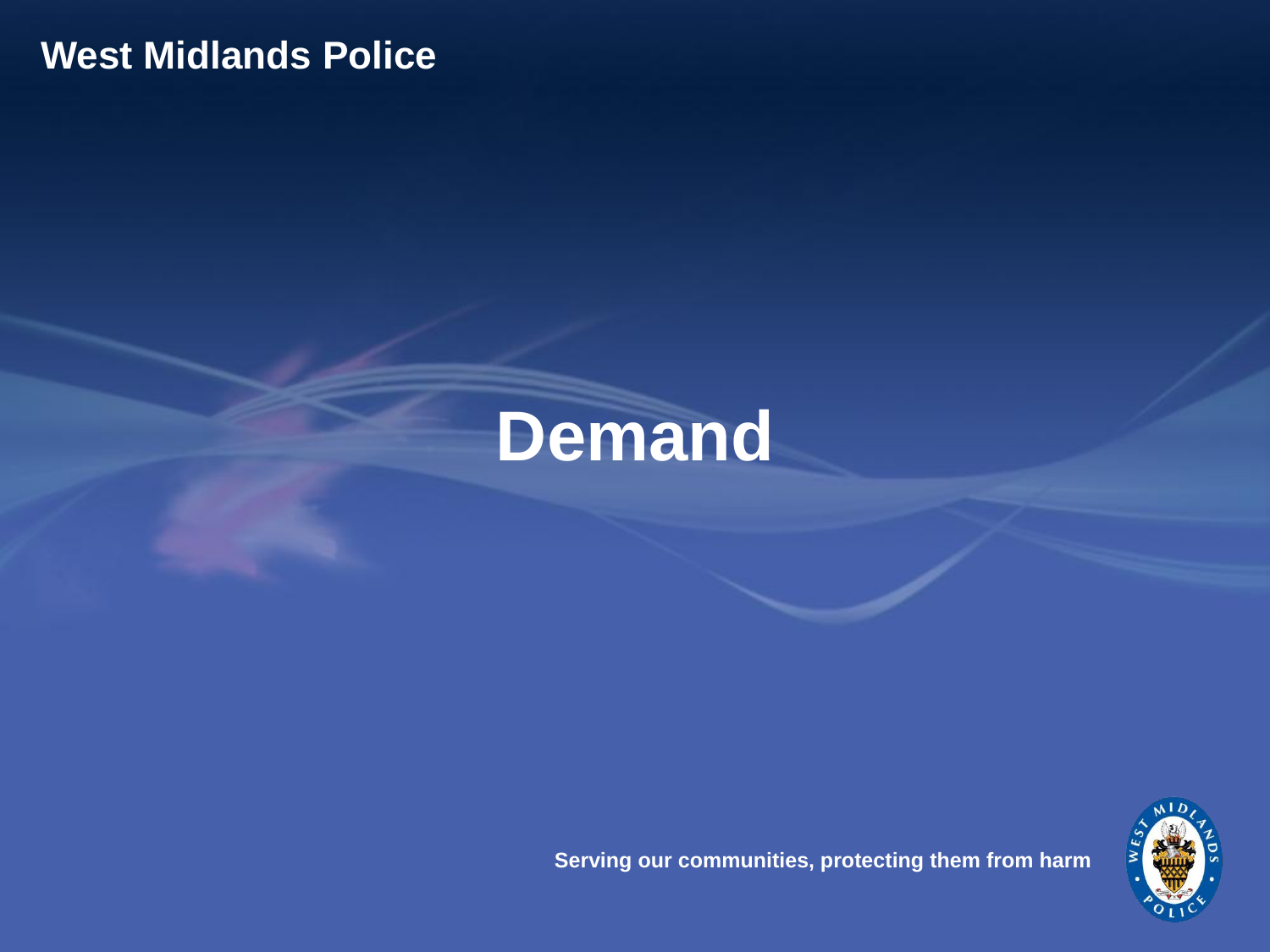

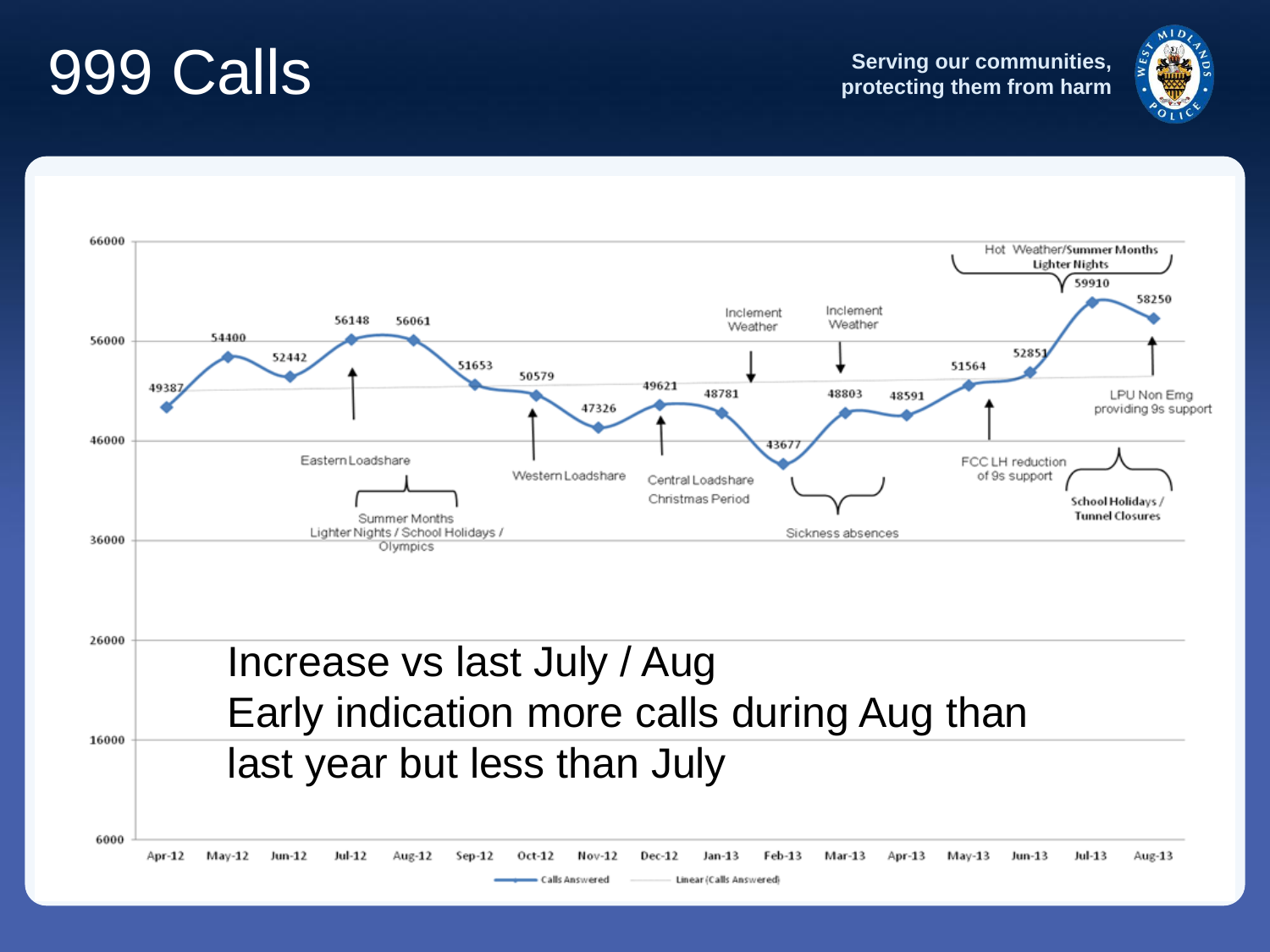#### Demand



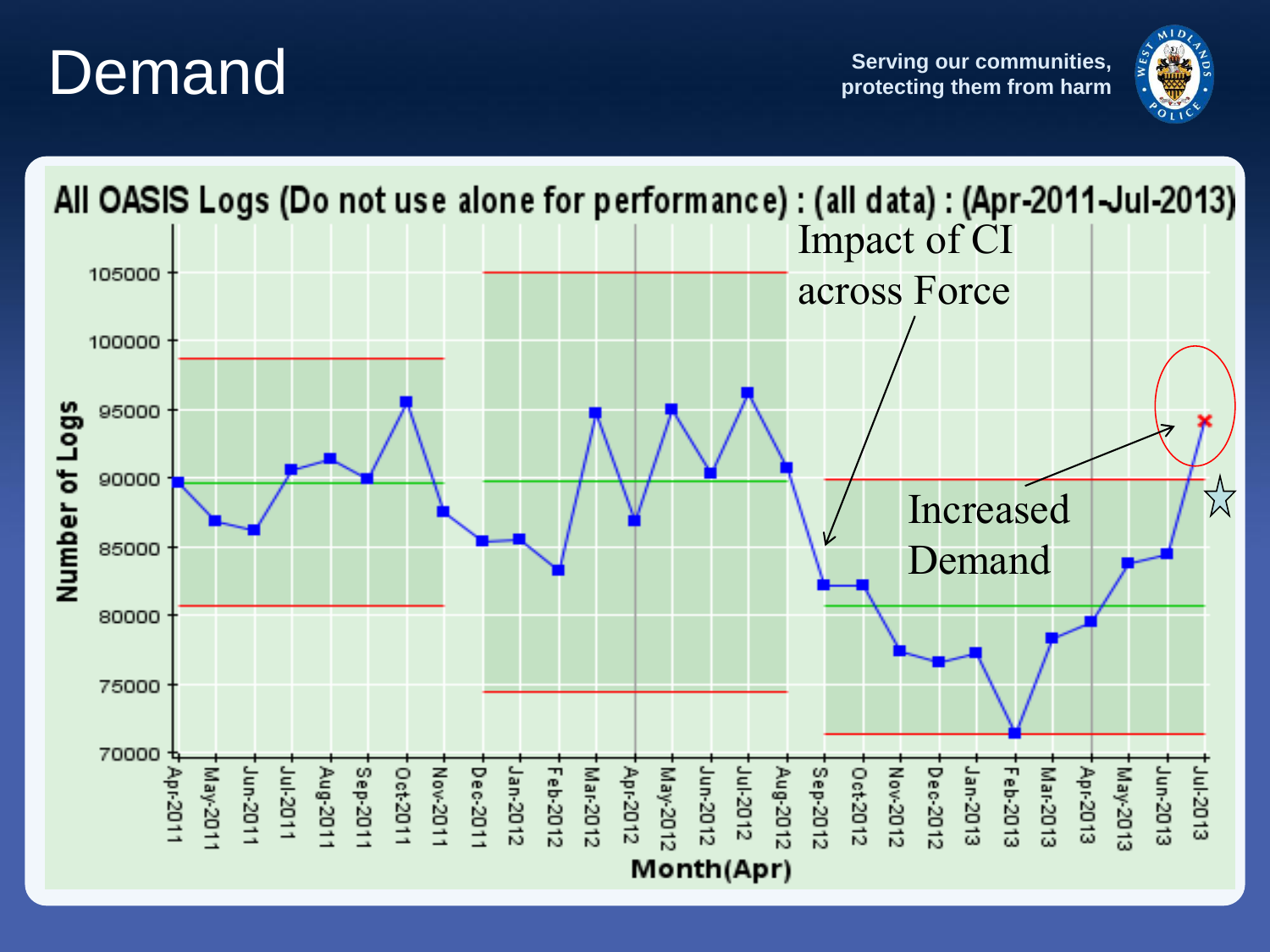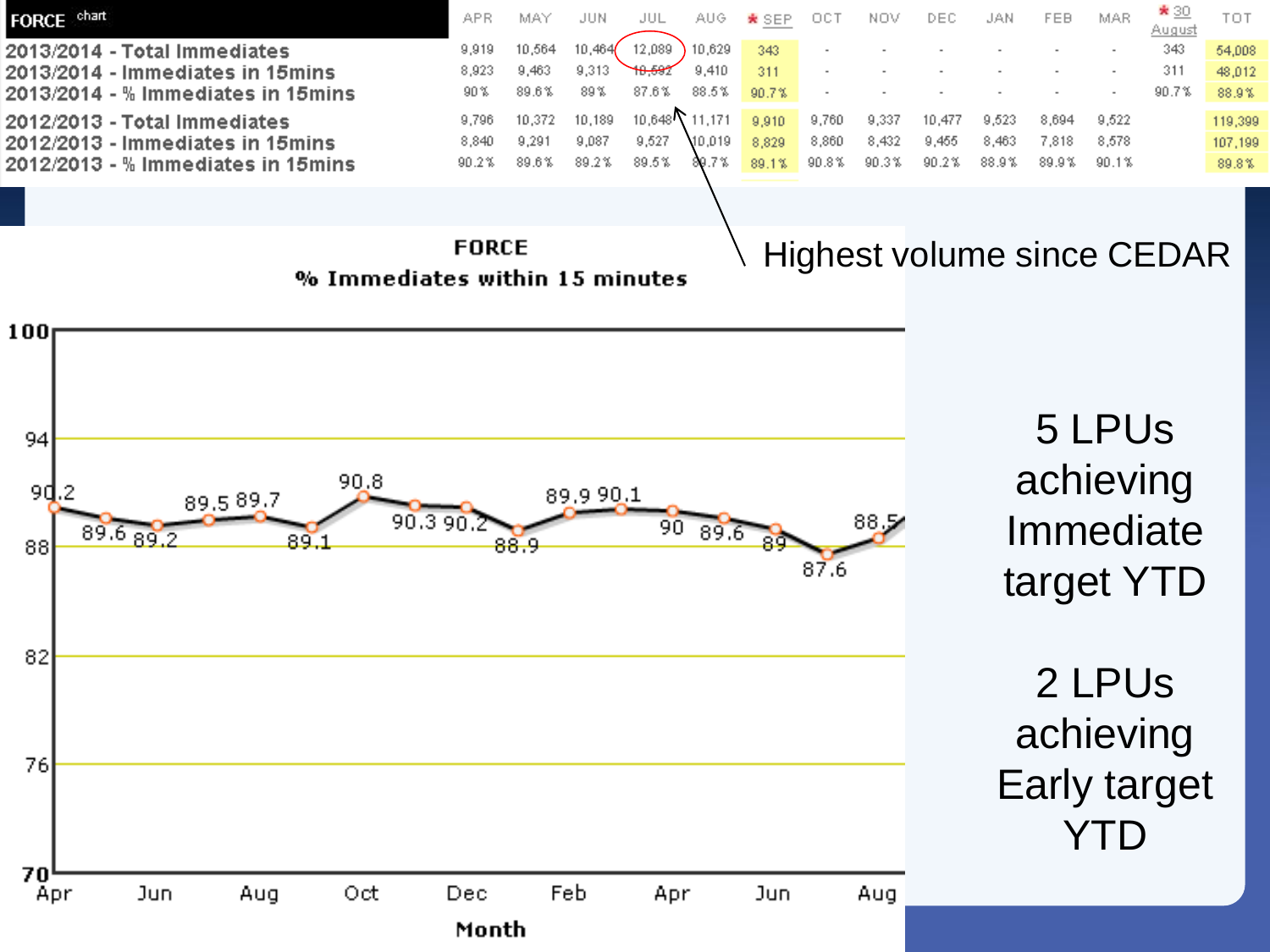

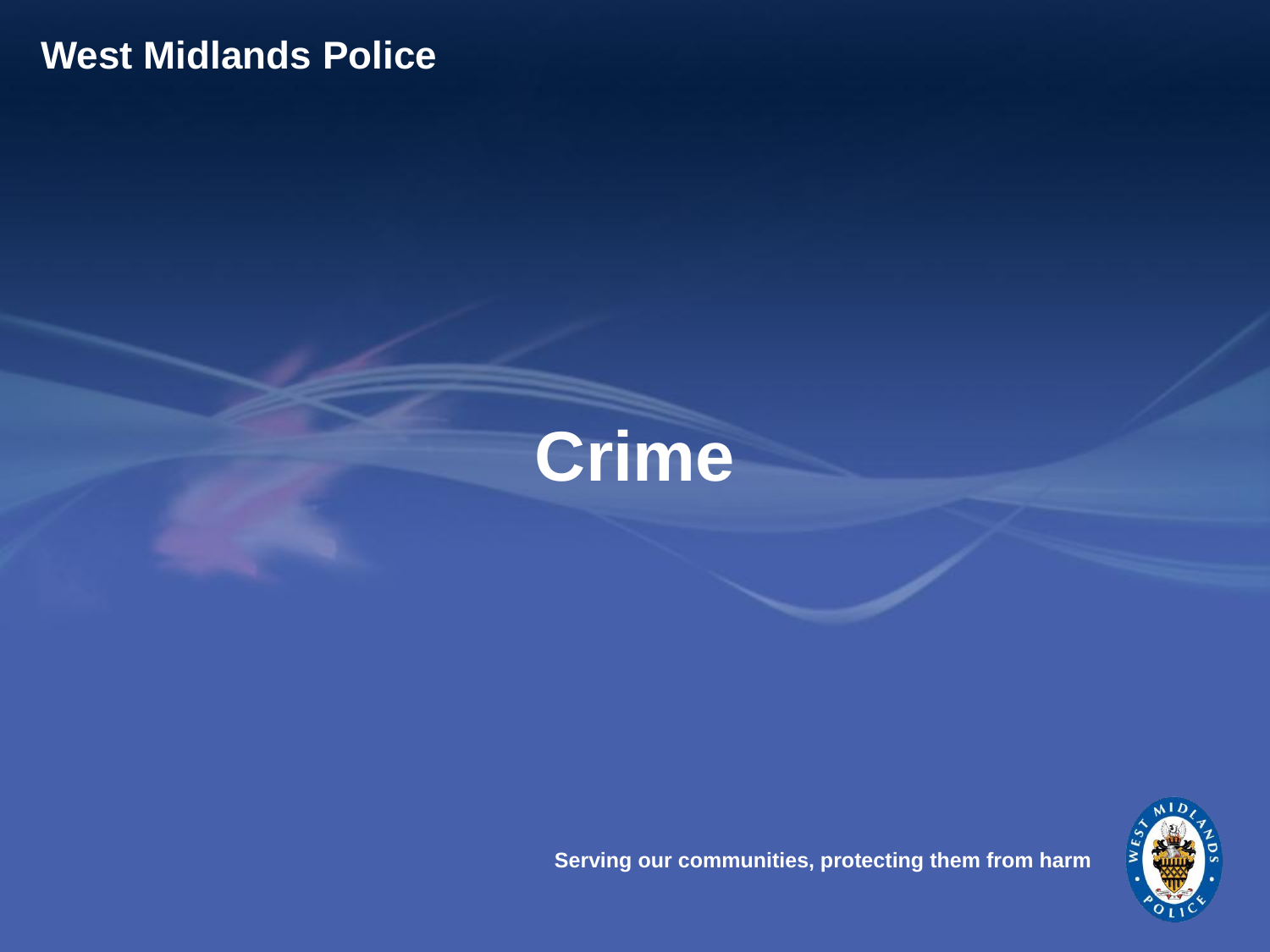# **Performance Overview** Serving our communities,



| <b>YTD</b>                                                                                                                                                                                                                                                 |         |         |            |         |             |                                    |
|------------------------------------------------------------------------------------------------------------------------------------------------------------------------------------------------------------------------------------------------------------|---------|---------|------------|---------|-------------|------------------------------------|
| <b>Force</b>                                                                                                                                                                                                                                               |         |         |            |         |             | print this page                    |
| - Change Area - ▼                                                                                                                                                                                                                                          |         |         |            |         |             | $\blacktriangledown$<br><b>YTD</b> |
| Briefing Date: 2 September 2013                                                                                                                                                                                                                            |         |         |            |         |             |                                    |
| <b>Force Objectives</b>                                                                                                                                                                                                                                    | 2012/13 | 2013/14 | Difference | M'stone | Performance | Variance                           |
| Reduce Total Recorded Crime DW<br>$-$ chart $\overline{\mathbf{v}}$ $-$ breakdown $\overline{\mathbf{v}}$                                                                                                                                                  | 72591   | 74570   | 1979       | -5      | 2.8         | 5609                               |
| Reduce Burglary Dwelling DW<br>$\rightarrow$ chart $\overline{\mathbf{r}}$ $\rightarrow$ breakdown $\overline{\mathbf{r}}$ .                                                                                                                               | 5205    | 5019    | $-186$     | -8      | $-3.5$      | 231                                |
| Reduce Violence With Injury DW<br>$-$ chart $\overline{\mathbf{v}}$ $-$ breakdown $\overline{\mathbf{v}}$                                                                                                                                                  | 7791    | 8499    | 708        | -8      | 9.1         | 1332                               |
| Reduce Business Crime DW<br>the concept of the contract of the contract of the contract of the contract of the contract of the contract of the contract of the contract of the contract of the contract of the contract of the contract of the contract of | 14364   | 14800   | 436        | $-6%$   | 3.1%        | 298                                |

#### **MTD**

| <b>Force</b><br>$\vert$ - Change Area - $\vert\mathbf{v}\vert$<br>Briefing Date: 1 September 2013                                                     |         |         |            |         |             | print this page<br>IMTD. |
|-------------------------------------------------------------------------------------------------------------------------------------------------------|---------|---------|------------|---------|-------------|--------------------------|
| <b>Force Objectives</b>                                                                                                                               | 2012/13 | 2013/14 | Difference | M'stone | Performance | Variance                 |
| Reduce Total Recorded Crime DW<br>$\overline{\phantom{a}}$ chart $\overline{\phantom{a}}$ $\overline{\phantom{a}}$ breakdown $\overline{\phantom{a}}$ | 14472   | 15027   | 555        | -5      | 3.9         | 1279                     |
| Reduce Burglary Dwelling DW<br>$-$ chart $\overline{\mathbf{r}}$ $-$ breakdown $\overline{\mathbf{r}}$                                                | 1002    | 1065    | 63         | $-8$    | 6.3         | 144                      |
| Reduce Violence With Injury DW<br>$-$ chart $\overline{\mathbf{v}}$ $-$ breakdown $\overline{\mathbf{v}}$                                             | 1498    | 1695    | 197        | $-8$    | 13.2        | 317                      |
| Reduce Business Crime DW<br>$\rightarrow$ chart $\overline{x}$ $\rightarrow$ breakdome $\overline{x}$ .                                               | 2900    | 2980    | 80         | $-6%$   | 2.8 %       | 254                      |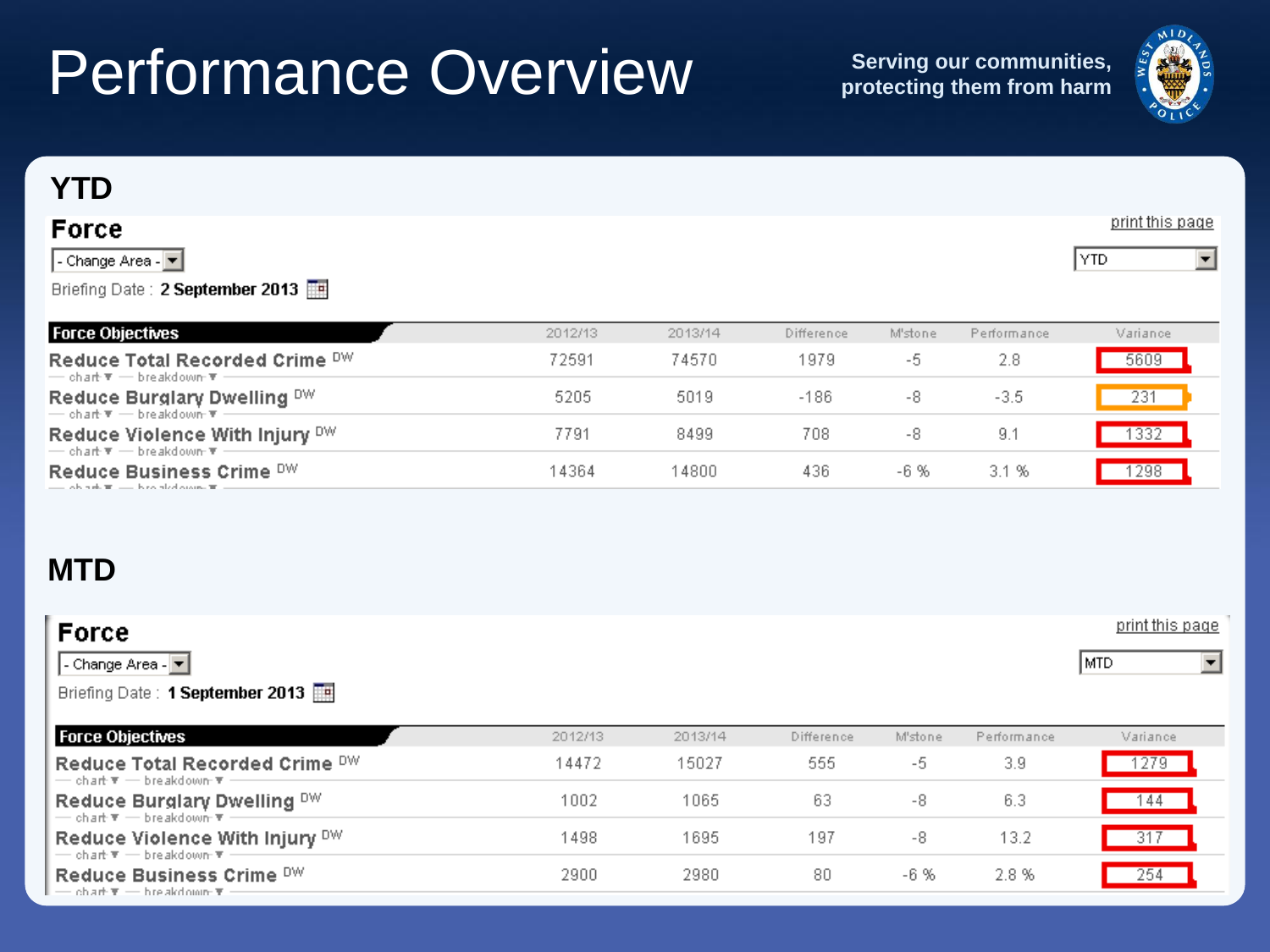#### **Performance Update** *Serving our communities,* **protecting them from harm**



#### Reduce TRC : (all data)

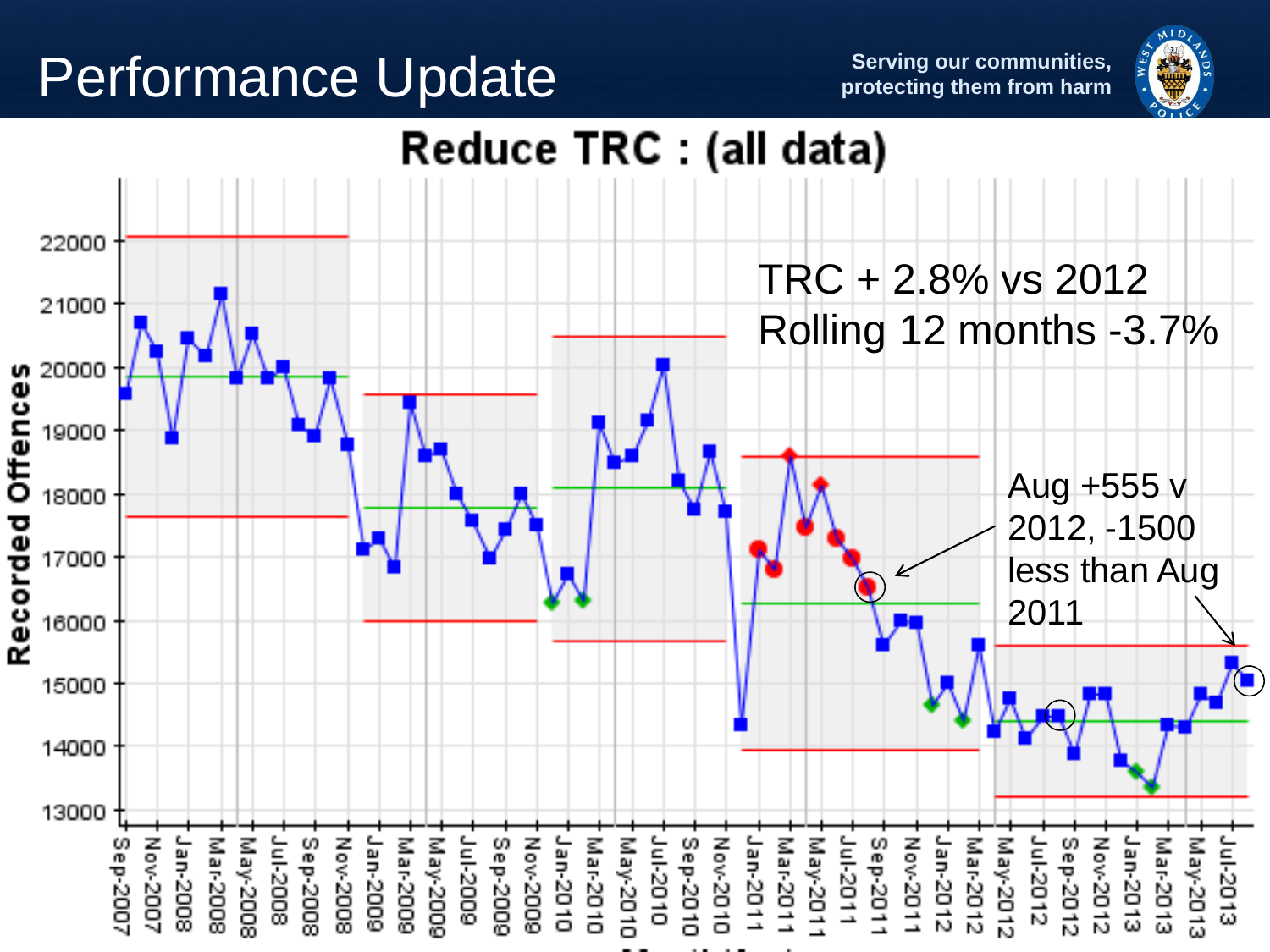# TRC: August Pareto



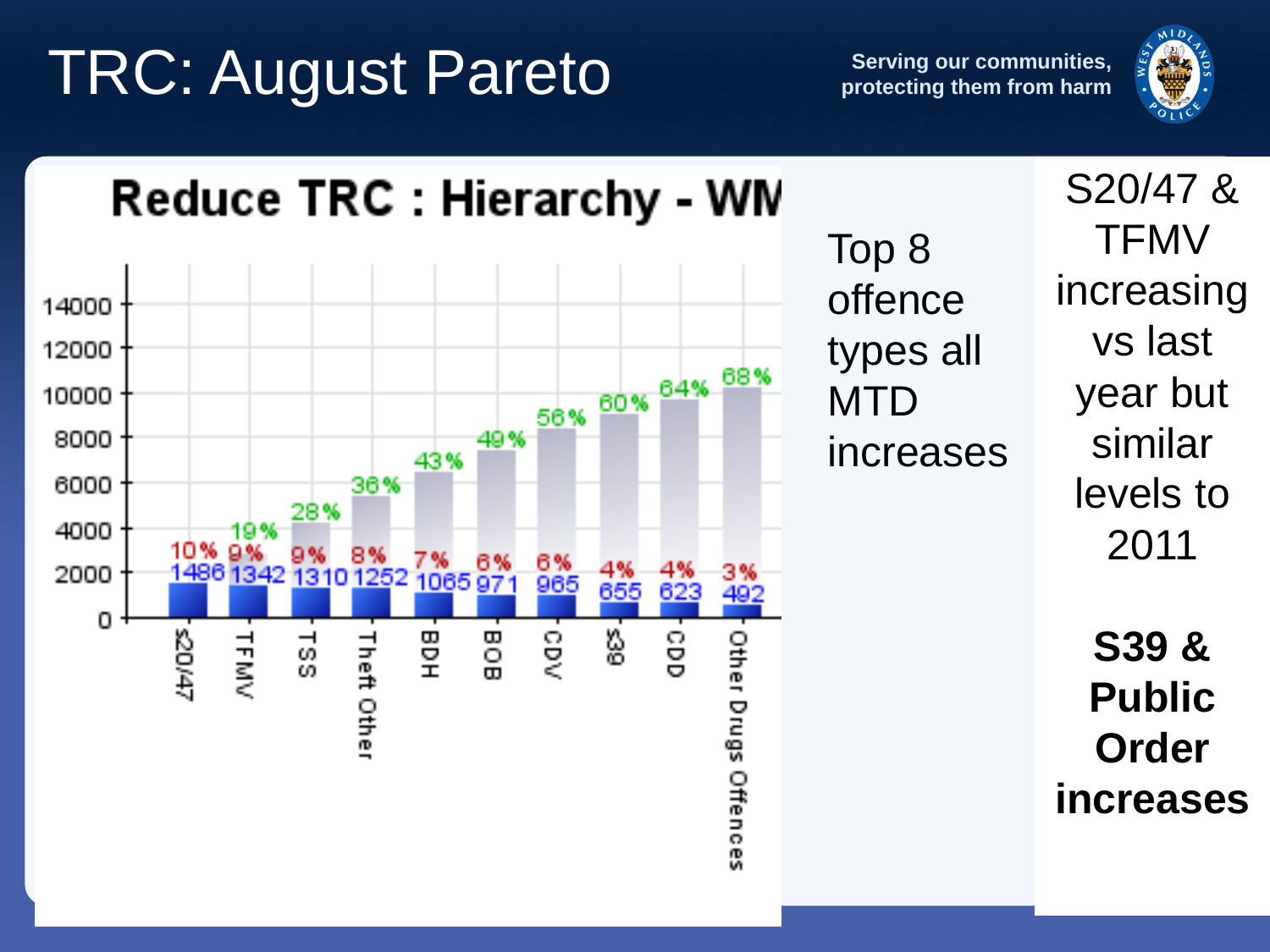



# **Serving our communities,**<br> **Priver: VVVII** *protecting them from harm*<br> **Reduce Violence with Injury: (all data)**

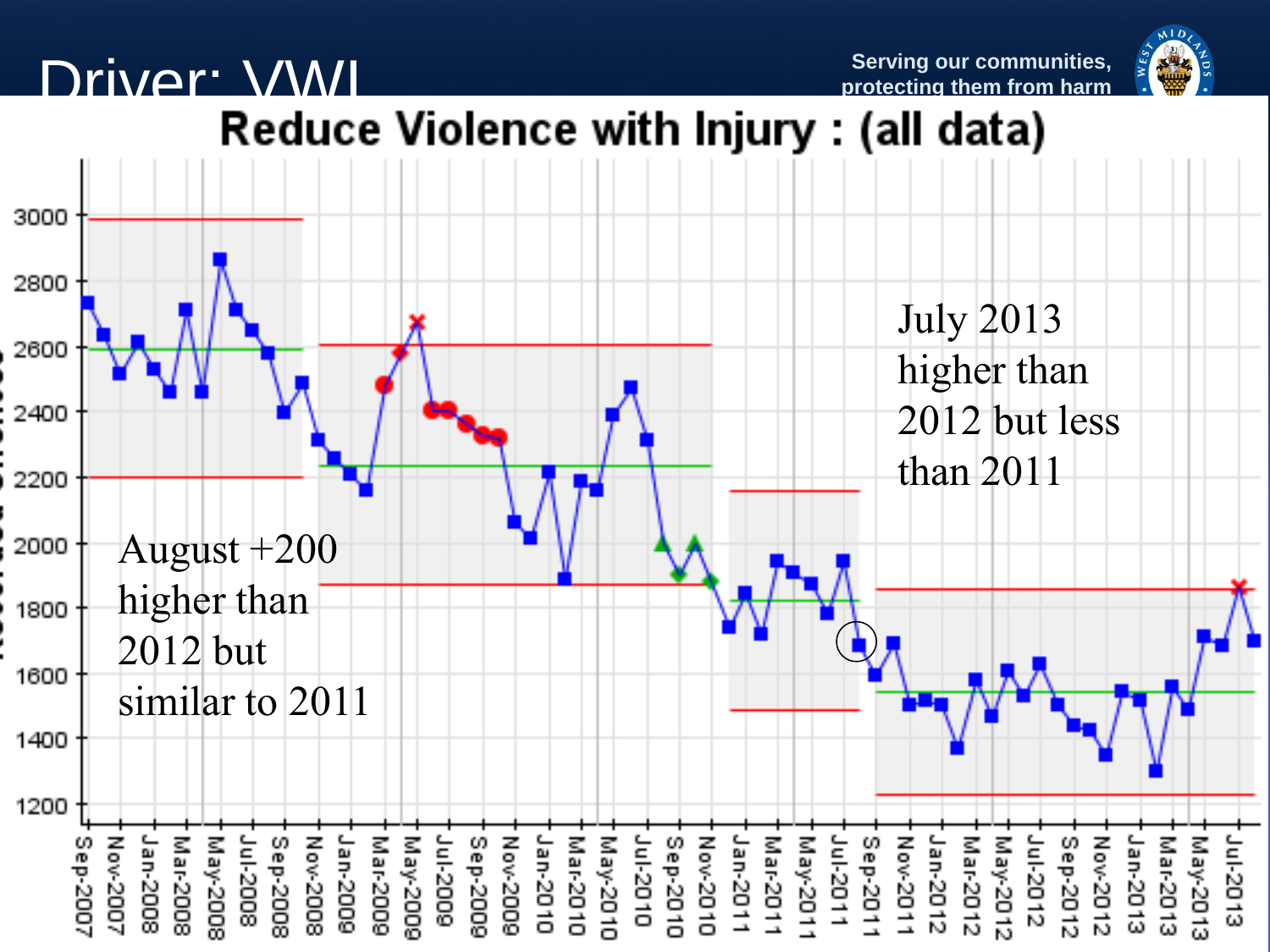### **Driver: VWI - DV** *Serving our communities,* **protecting them from harm**





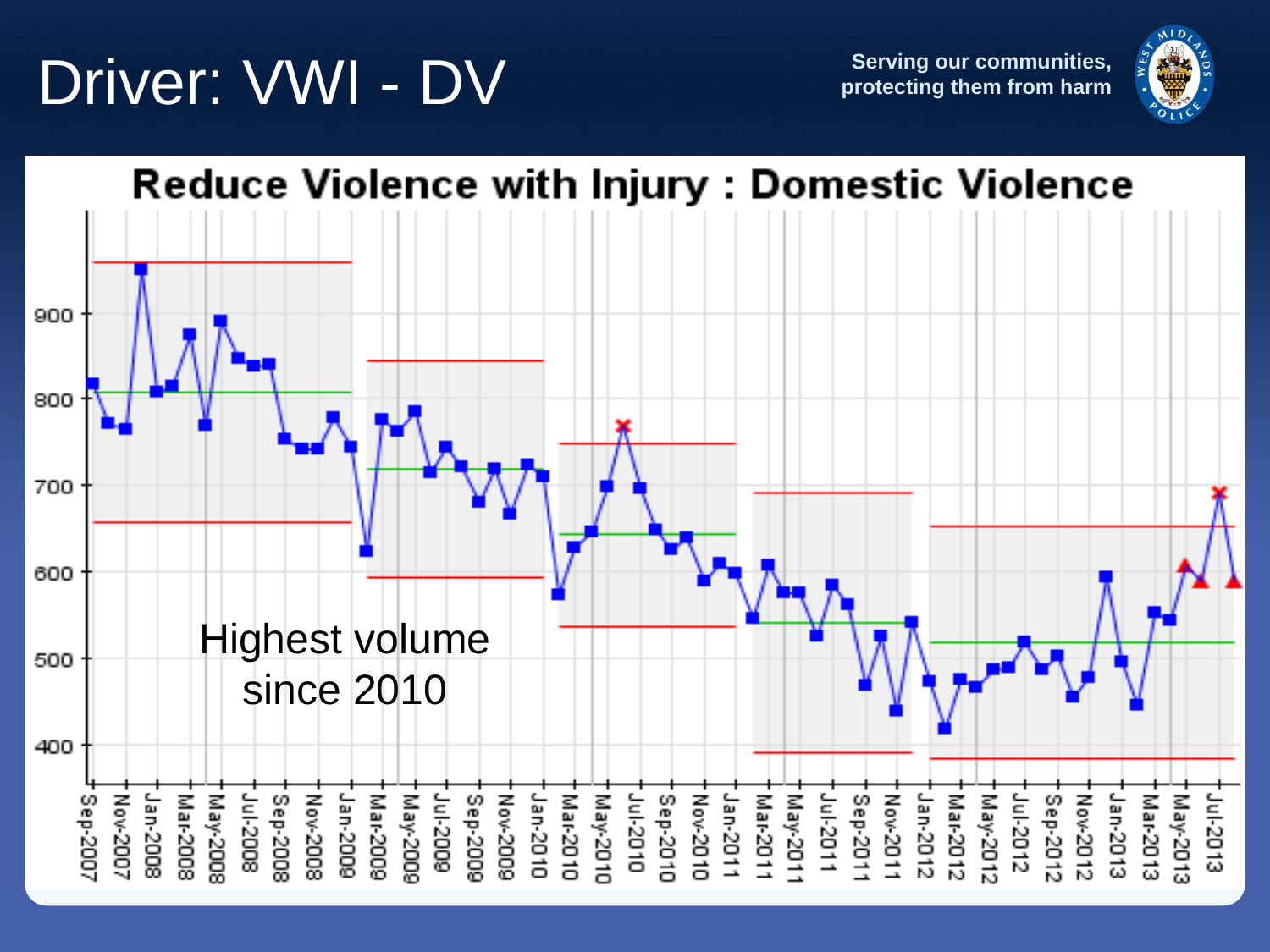#### **Driver: Vehicle Crime** Serving our communities,



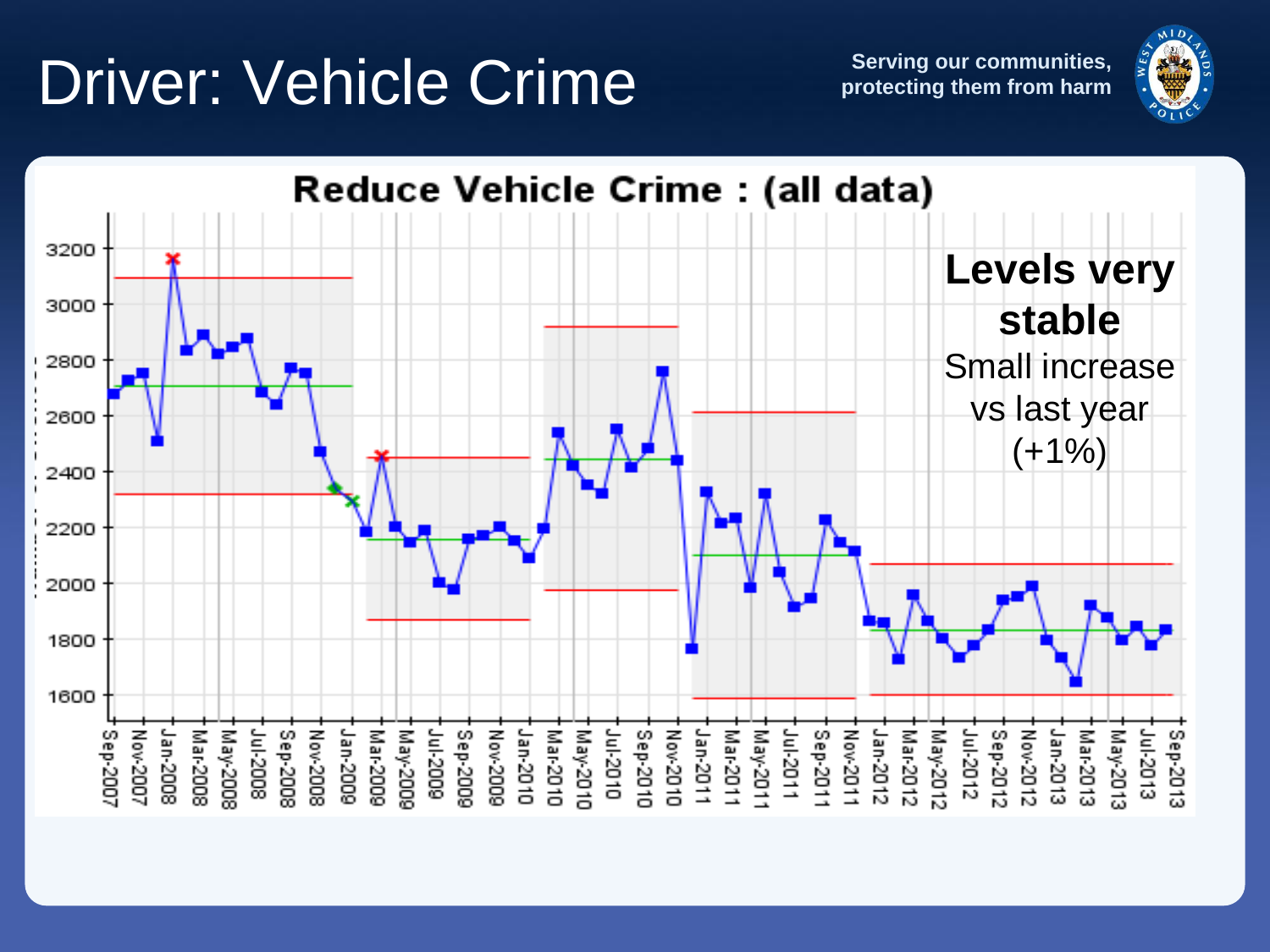# **Driver: Theft Shop & Stalls** Serving our communities,



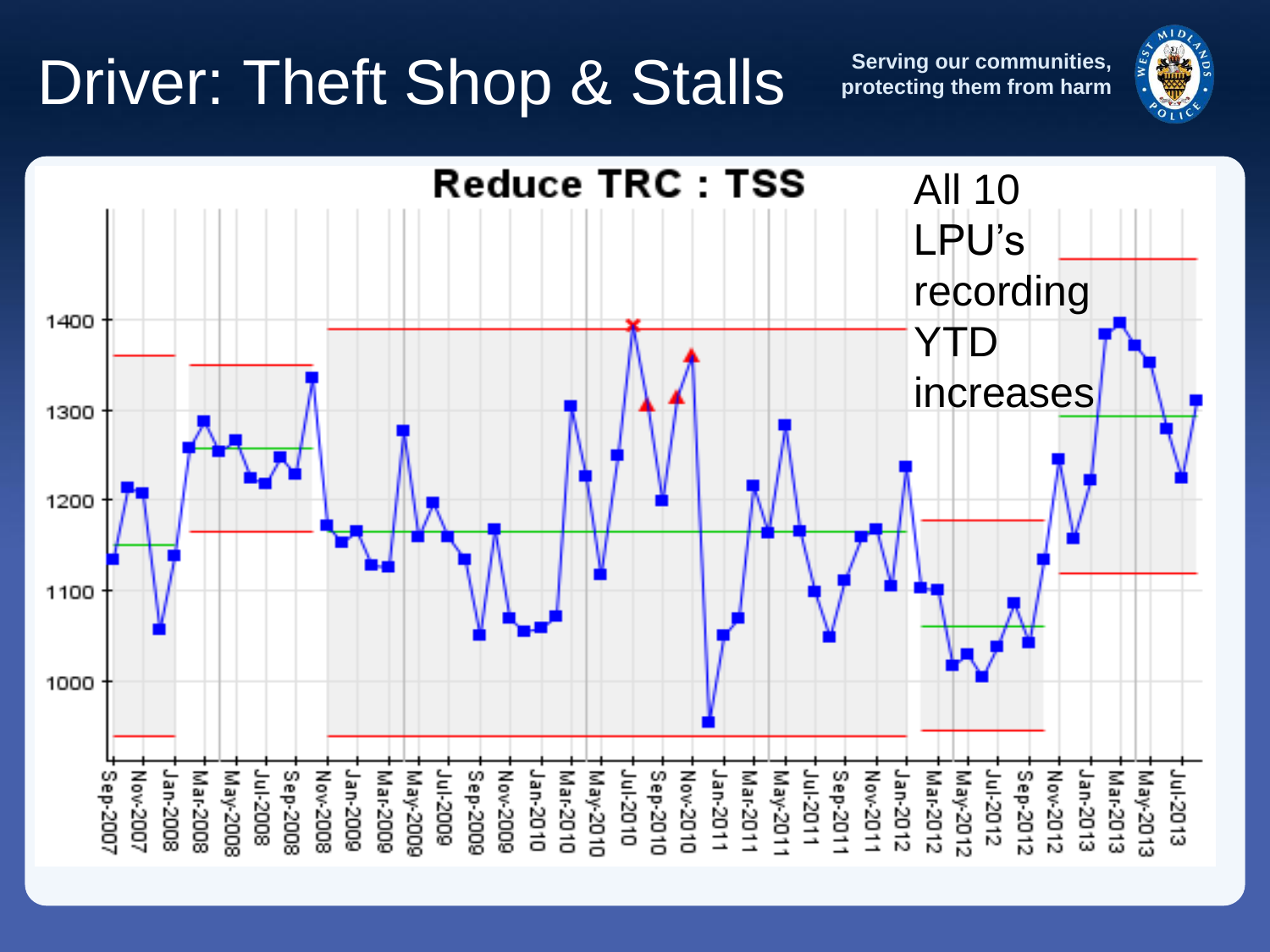### **Hate Crime Crime Serving our communities,**



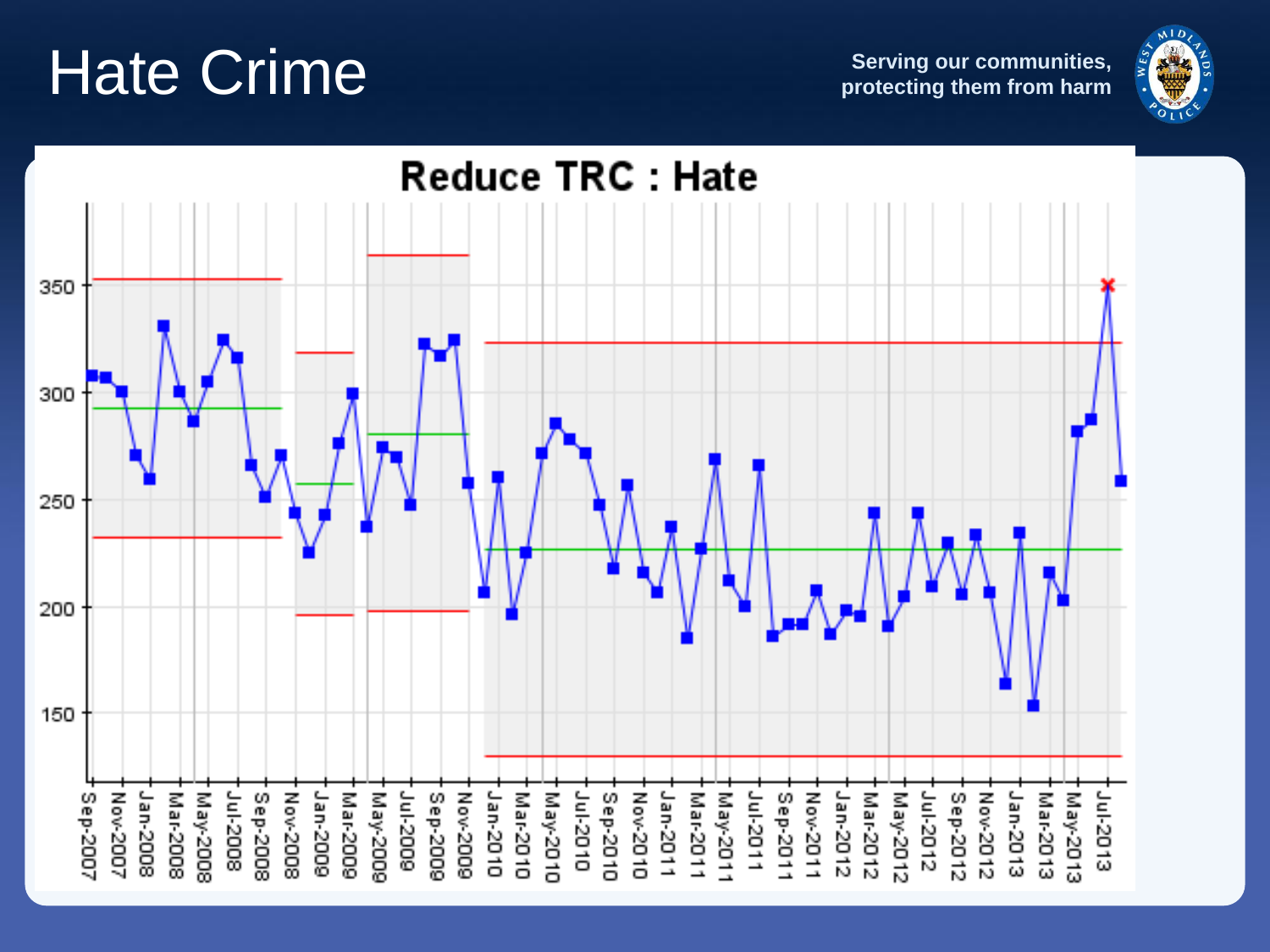#### Hate Crime – S&R



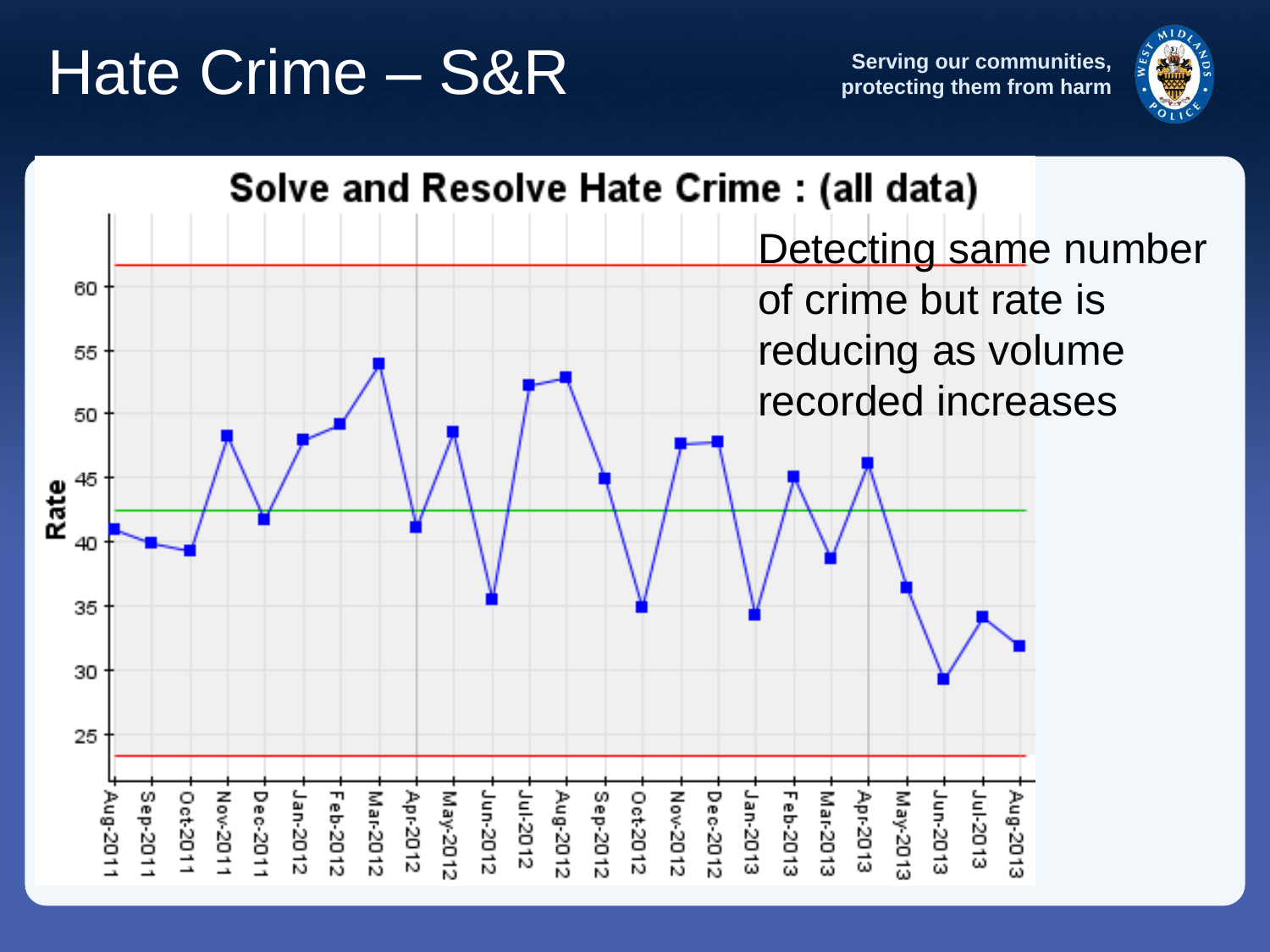# **Satisfaction**

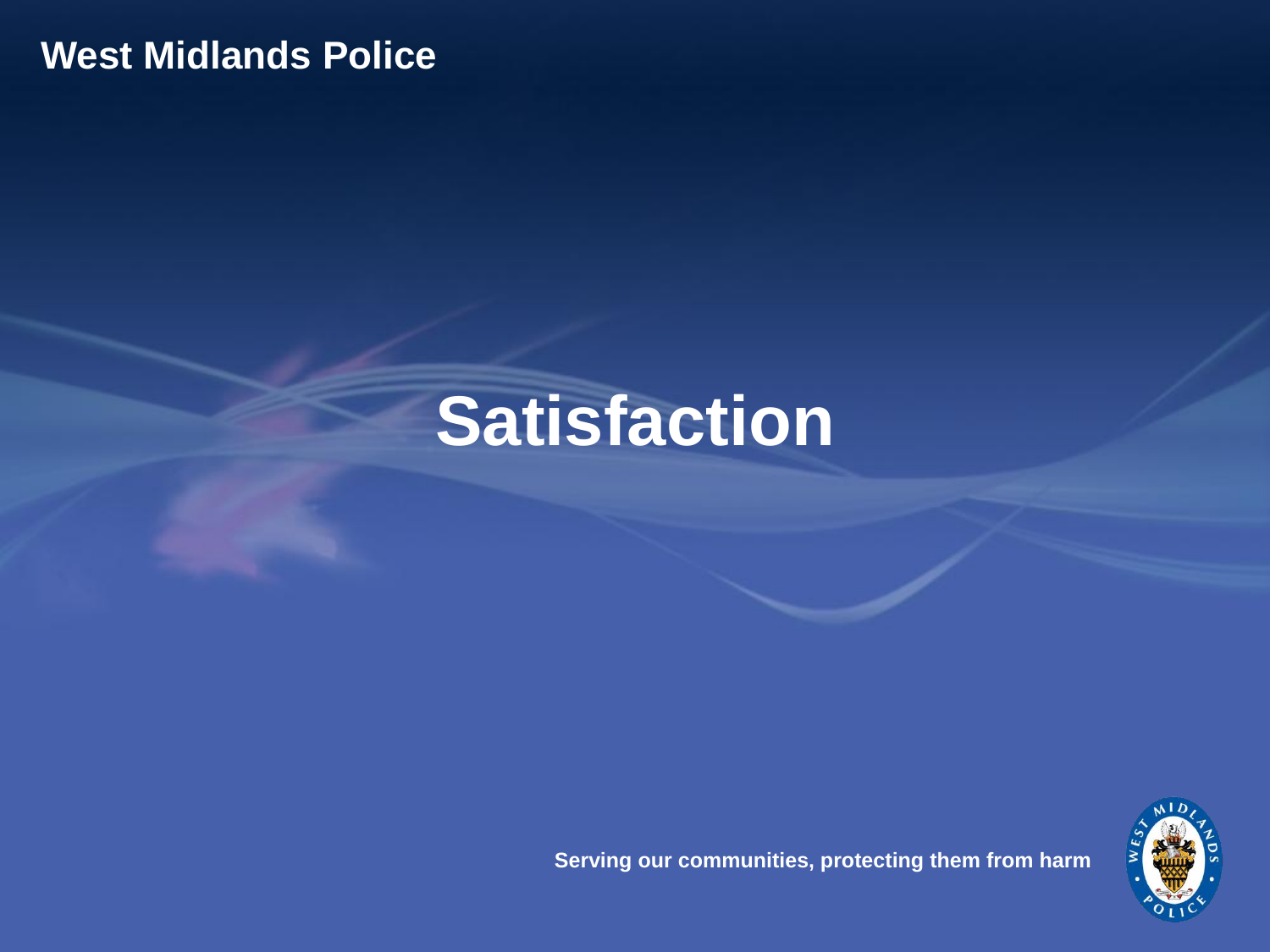### Satisfaction - Crime **Satisfaction** - Crime **Serving our communities**,



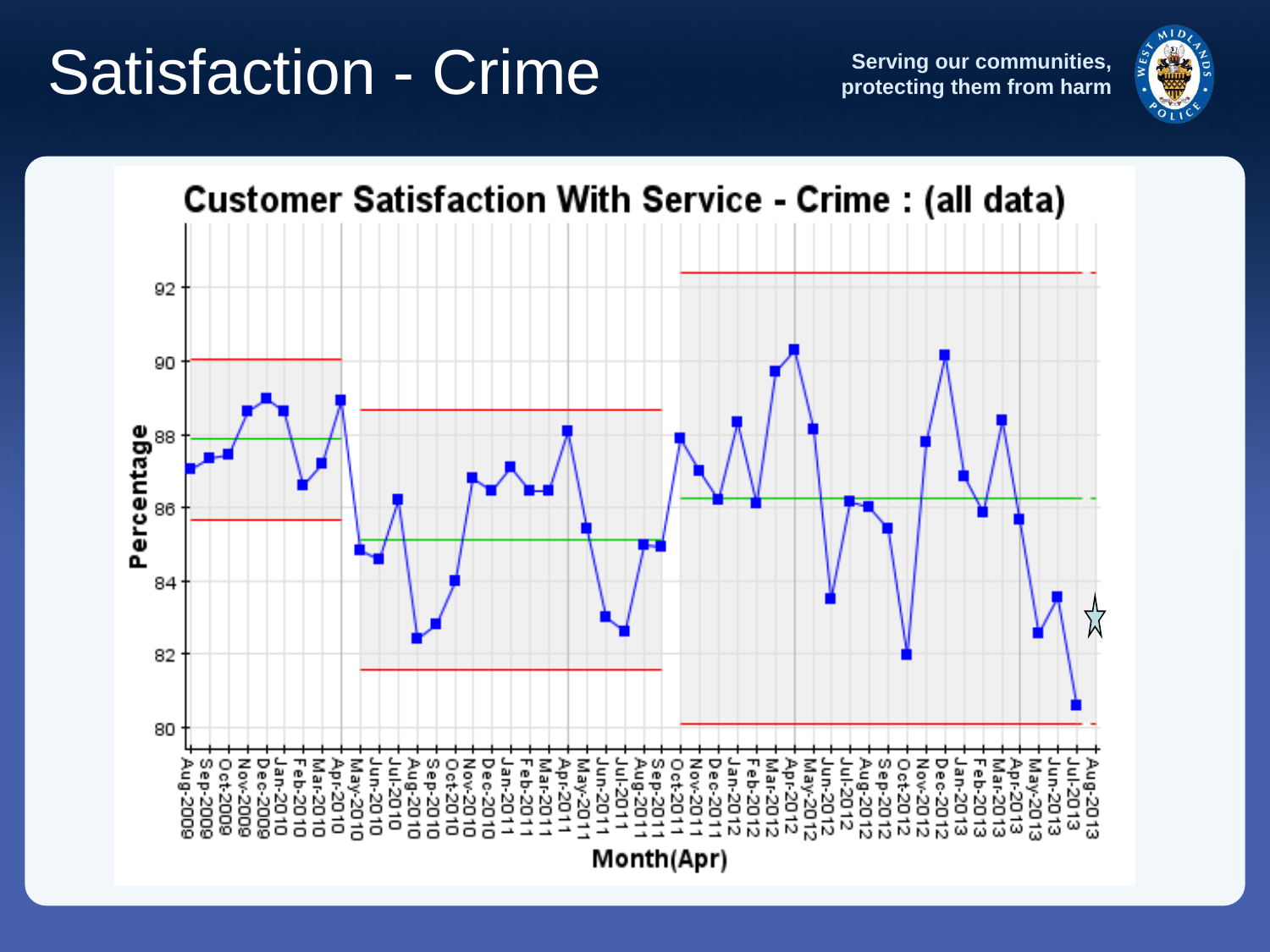### Satisfaction – Vehicle Crime **Serving our communities**,



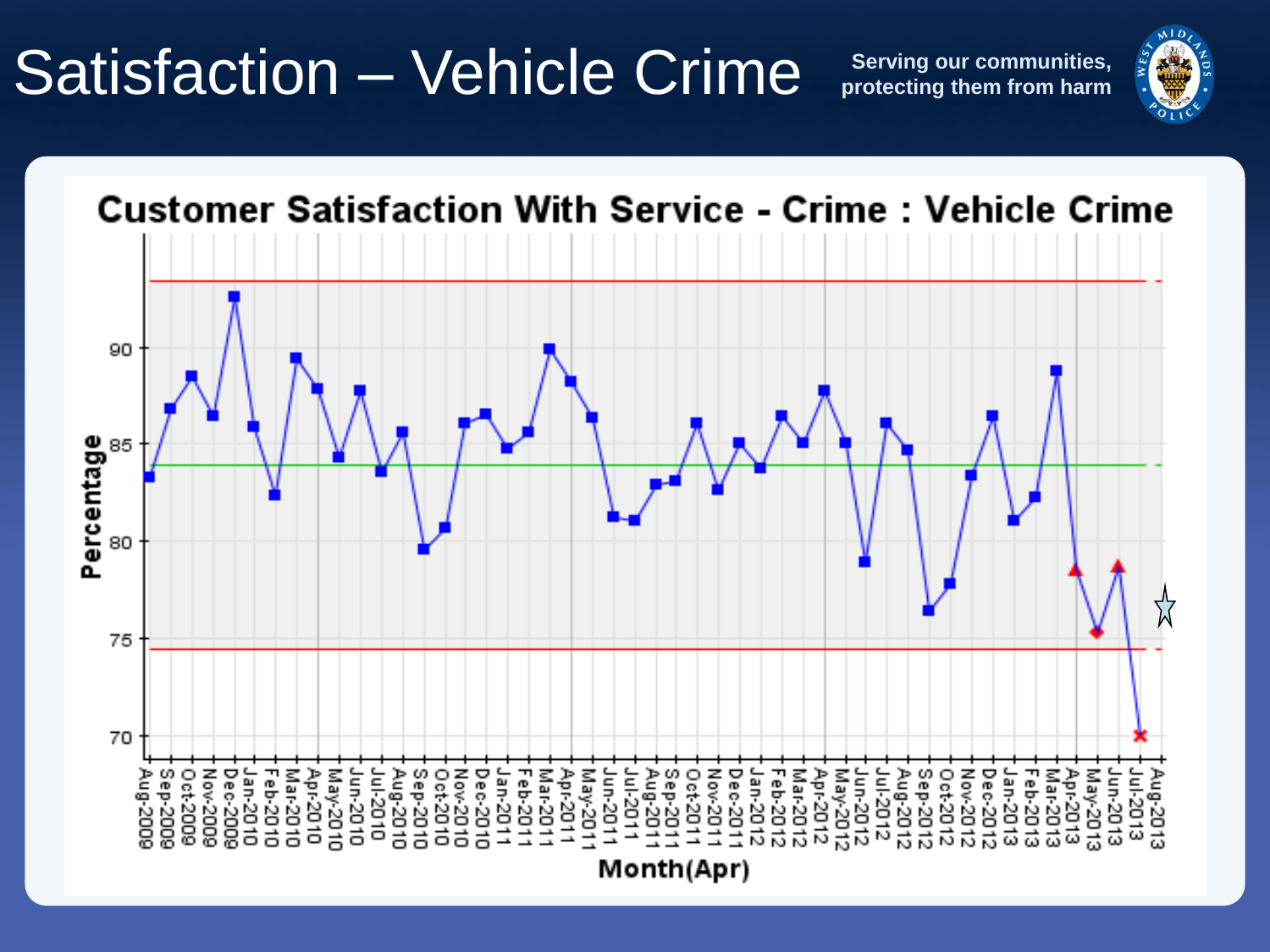#### **Drivers of Crime Satisfaction:** Serving our communities, **Summary**

agreed

they would

seriously

(Aftercare)